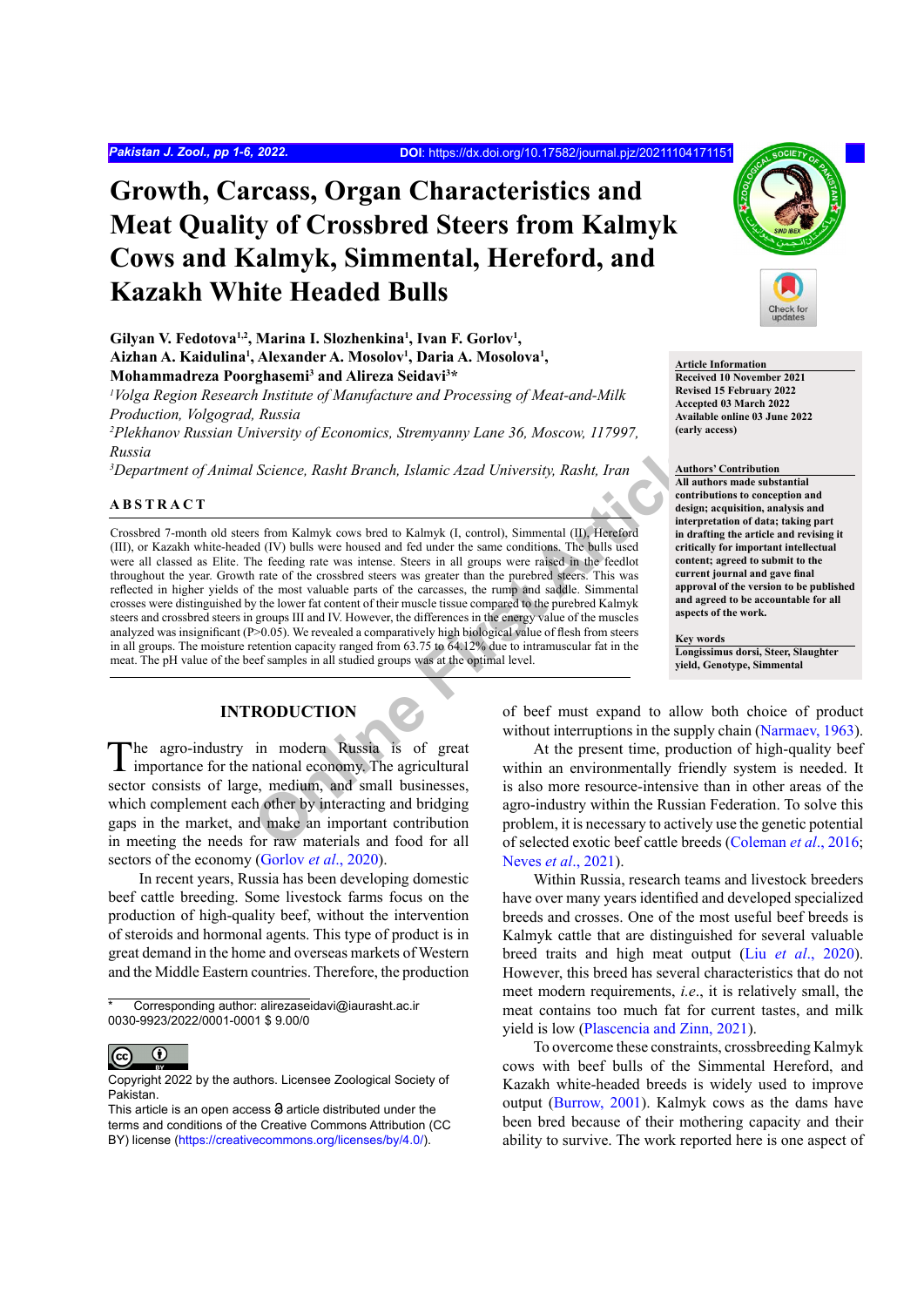the production process (Lloyd *et al*[., 2017](#page-4-7)).

d dry winds are a common feature.<br>
In anuary and +26.5% in July, with<br>
in January and +26.5% in July, with<br>
in January, and the highest +42%<br>
tivixed fodder<br>
in January, and the highest +42%<br>
to 200 mm) falling in the warm The Lower Volga region is one of the largest livestock regions in Russia. It is here that beef cattle production is prevalent. Breeding, searching for new ways to improve the beef cattle available in the region is continuous. The most effective approach is to cross local breeds with those of higher genetic potential. In this regard, we conducted research to develop effective schemes for crossing Kalmyk cows with bulls of Simmental, Kazakh white-headed, and Hereford breeds. The work was performed in the territory of JSC Berdievsky Elevator. The farm was located in the center of the Volgograd region, on the banks of the Berdia River. The site was 120 km from Volograd, and 35 km from Ilovlya. The climate in that area is continental, with little rainfall; strong and dry winds are a common feature. From local long-term meteorological data, the average temperature is  $-9.40$  in January and  $+26.5$ °C in July, with the lowest being  $-39.1$  in January, and the highest  $+42^{\circ}$ C in July. The average amount of rain is 310-320 mm per year, with most (up to 200 mm) falling in the warm season. Southeast winds are common throughout the year. The "Berdievsky Elevator" OJSC has two independent production subdivisions that separately procure feed and keep livestock. They have defined areas for arable crops. The subdivisions, known as JV "B-Ivanovo" and JV "Aleksandrovskoe" have their own directors and approved specialists. Natural forage lands are mainly sandy pastures of average growth, predominately wormwood-grain grass. The main water sources are groundwater, springs, and the Berdia-river.

According to the characteristics of the mentioned region and the importance of the genetic potential of valuable traits of different breeds in the production of quality meat, the present experiment was conducted to investigate the growth, carcass, organ characteristics and meat quality of crossbred steers from Kalmyk cows and Kalmyk, Simmental, Hereford, and Kazakh white-headed and bulls.

#### **MATERIALS AND METHODS**

Four groups of 7-month old steers were comprised of a purebred Kalmyk group, and three groups of crossbred steers, one of each from Kalmyk cows bred to Simmental, Hereford, or Kazakh white-headed bulls. All bulls belonged to the elite and elite-record classes.

The steers were fed according to the requirements developed by [Slozhenkina](#page-5-0) *et al*. (2020), and the "Feed Optima Expert" modular program for this class and age of animal according to season. The diets included feeds produced by the JSC "Berdievsky Elevator" ([Table I\)](#page-1-0). The steers were fed as one group. The feeding rate was intense.

Steers in all groups were raised in the feedlot throughout the year.

All data collected during the experiment and laboratory traits were analysed by proc SAS statistical software ([SAS, 2012](#page-4-8)). The comparison of the means was performed with Duncan's multiple-range test with P<0.05 as the threshold for statistical significance.

| Feed                 | Daily amount, kg/DM |
|----------------------|---------------------|
| Winter               |                     |
| Sudan hay            | $0.7 - 4.7$         |
| Corn silage          | $10 - 12$           |
| Triticale silage     | $10 - 14$           |
| Mixed fodder         | $2.7 - 3.8$         |
| <b>Summer</b>        |                     |
| Green mass           | $10 - 25$           |
| Barley-wheat mixture | $2.7 - 3.8$         |
| Chalk                | $0.007 - 0.024$     |
| Salt                 | $0.025 - 0.030$     |

<span id="page-1-0"></span>**Table I. The rations of experimental steers in different seasons.**

## **RESULTS AND DISCUSSION**

The live weight of the steers is shown in Table II. The crossbred steers in groups II, III and IV consumed more DM than those in group I (purebred, control). The influence of the paternal breed resulted in greater birth weights of the crossbred calves compared to the purebred Kalmyk calves (an increase of 7.8, 6.8, and 6.4 kg or 26, 23.5, and 22.4% in groups II, III, and IV, respectively). Crossbred calves also grew faster than the purebred calves. The main changes in the growth of muscle tissue occurred in the first 8 months of life.

Greater live weight of the crossbred steers compared to the purebred steers of the Kalmyk breed was maintained throughout the trial. Live weight at 12 months for the crossbred steers in group II, III, and IV exceeded that of the pure-bred group by 73.0 (18.8%), 89.9 (22.2%), and 77.5 kg (19.6%), respectively; at the end of the experiment, this superiority amounted to 79.2 (13.6%), 96.6 (16.1%), and 77.9 kg (13.4%), respectively. It is worth noting the greater total growth of the Hereford crosses over the Simmental and Kazakh white-headed crosses.

Under intensive rearing, the difference between the purebred steers and crossbred steers can be explained by the lower genetic potential for growth of the Kalmyk breed compared to the Simmental, Hereford, and Kazahk whiteheaded breeds ([Mcivor and Monypenny, 1995](#page-4-9)).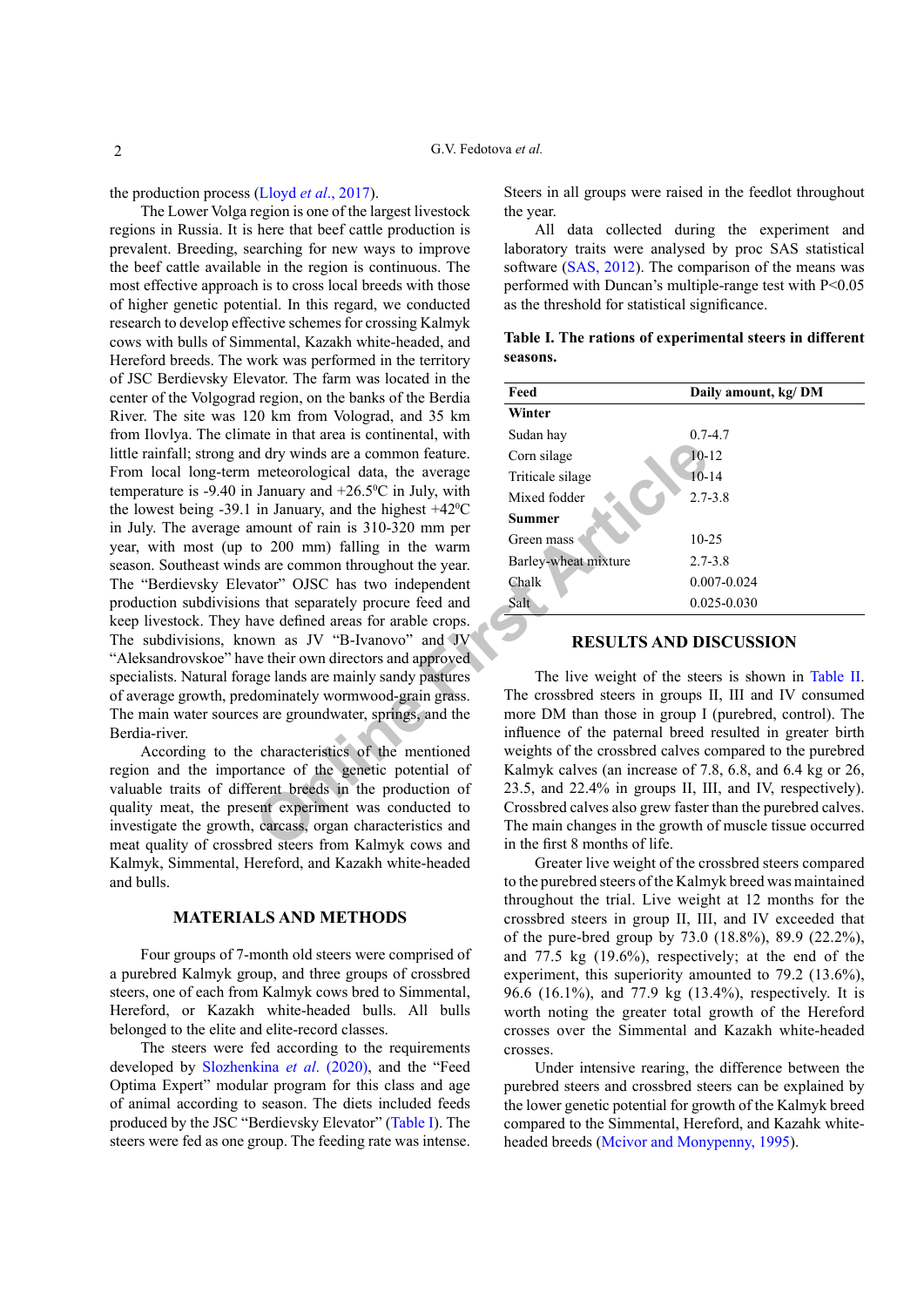|          | 1. Kalmyk pure bred<br>(control) | 11. Kalmyk x<br>Simmental | 111. Kalmyk x<br><b>Hereford</b> | 1V. Kalmyk x Kazakh<br>white headed |
|----------|----------------------------------|---------------------------|----------------------------------|-------------------------------------|
| At birth | $22.2 \pm 0.25$                  | $30.0 \pm 0.37***$        | $29.0 \pm 0.34***$               | $28.6 \pm 0.31***$                  |
| 6        | $195.7 \pm 3.07$                 | $238.0 \pm 5.82$ ***      | $245.4 \pm 5.97$ ***             | $232.1 \pm 3.20$ ***                |
| 9        | $221.3 \pm 3.10$                 | $294.0 \pm 5.34$ ***      | $304.1 \pm 5.13$ ***             | $287.4 \pm 4.83$ ***                |
| 12       | $315.4\pm3.62$                   | $388.4 \pm 4.96$ ***      | $405.3 \pm 3.22$ ***             | 392.9±4.35***                       |
| 15       | $443.0 \pm 2.92$                 | $503.5 \pm 4.34$ ***      | $523.3 \pm 3.13$ ***             | $506.4 \pm 4.48$ ***                |
| 17       | $502.1 \pm 2.25$                 | $581.3 \pm 3.83$ ***      | 598.7±3.22***                    | $580.0 \pm 4.00$ ***                |

**Table II. The live-weight (kg) of four groups of steers from birth to 17 months (n=10).** 

Note: P≤0.05; \*, P≤0.01; \*\*, P≤0.001; \*\*\*, P-value indicator when comparing the control group with the experimental ones.

<span id="page-2-0"></span>**Table III. Slaughter data of experimental steers at 17 months of age (n=3) (Mean±SEM).**

|                                                                                                                                                | (control)                                          |                      |                      | 1. Kalmyk pure-bred 11. Kalmyk x Simmental 111. Kalmyk x Hereford 1V. Kalmyk x Kazakh<br>white-headed |
|------------------------------------------------------------------------------------------------------------------------------------------------|----------------------------------------------------|----------------------|----------------------|-------------------------------------------------------------------------------------------------------|
| Weight off-farm (kg)                                                                                                                           | $502.3 \pm 3.86$                                   | 581.3±2.65***        | 598.5±3.09**         | 580.0±1.73***                                                                                         |
| Pre-slaughter weight (kg)                                                                                                                      | $474.0 \pm 3.21$                                   | 551.0±2.51***        | 567.9±3.42***        | 551.7±2.38***                                                                                         |
| Weight $loss (kg)$                                                                                                                             | $28.3 \pm 0.67$                                    | $30.3 \pm 0.33$      | $30.7 \pm 0.67$      | $28.3 \pm 0.93$                                                                                       |
| Carcass weight (kg)                                                                                                                            | $272.8 \pm 2.40$                                   | $314.8 \pm 2.61$ *** | $323.1 \pm 3.46$ *** | 315.8±1.85***                                                                                         |
| Carcass yield (%)                                                                                                                              | 57.6                                               | 57.2                 | 56.9                 | 57.3                                                                                                  |
| Fat weight (kg)                                                                                                                                | $19.1 \pm 1.30$                                    | $17.1 \pm 1.12$      | $19.8 \pm 0.67$      | $17.5 \pm 0.21$                                                                                       |
| Fat yield $(\% )$                                                                                                                              | 4.0                                                | 3.1                  | 3.5                  | 3.2                                                                                                   |
| Slaughter weight (kg)                                                                                                                          | $291.9 \pm 3.69$                                   | 331.9±1.59***        | 342.9±3.65***        | 333.3±0.98***                                                                                         |
| Slaughter yield $(\% )$                                                                                                                        | 61.6                                               | 60.2                 | 60.4                 | 60.4                                                                                                  |
| Note: $P \le 0.05$ ; *, $P \le 0.01$ ; **, $P \le 0.001$ ; ***, P-value indicator when comparing the control group with the experimental ones. |                                                    |                      |                      |                                                                                                       |
|                                                                                                                                                | The slaughter data of 3 steers from each group are |                      |                      | The nutritional value of beef was determined by the                                                   |
| presented in Table III. The carcass data obtained by                                                                                           |                                                    |                      |                      | morphological composition of the carcass (Table IV). The                                              |
| slaughtering animals at the age of 17 months was assessed                                                                                      |                                                    |                      |                      | flesh weight of the carcasses was $227.5 \pm 1.87$ kg (83.4%) in                                      |
| by comparison with pre-slaughter weights. The superiority                                                                                      |                                                    |                      |                      | group I, 262.1±0.90 kg (83.3%) in group II, 278.4±2.06 kg                                             |
| of the crossbred steers over purebred steers yielded an                                                                                        |                                                    |                      |                      | $(86.2\%)$ in group III, and $266.3\pm2.40$ kg $(84.3\%)$ in group                                    |
| increase in pre-slaughter weight of $77.0$ $(16.2\%)$ , $93.3$                                                                                 |                                                    |                      |                      | IV. The carcasses of groups III and IV with the highest                                               |

The slaughter data of 3 steers from each group are presented in [Table III](#page-2-0). The carcass data obtained by slaughtering animals at the age of 17 months was assessed by comparison with pre-slaughter weights. The superiority of the crossbred steers over purebred steers yielded an increase in pre-slaughter weight of 77.0 (16.2%), 93.3 (19.8%), and 77.7 kg (16.4%) for groups II, III and IV, respectively. The Hereford cross steers (group III) were distinguished by a greater weight of internal fat (19.8 kg). Carcass weight of the crossbred steers exceeded that of the purebreds by 42.0 (15.4%), 50.3 (18.4%), and 43.0 kg (15.8%) for groups II, III, and 1V, respectively, with a moderate uniform slaughter yield of 61.6, 60.2, 60.4, and 60.4% for groups I, II, III, and IV), respectively.

In group I, the carcasses were covered with a layer of water and tightly wrapped, which protected them from drying out and spoilage. The carcasses of the crossbred steers were well muscled with rumps and shoulders. Crossbreeding with beef breed bulls and Kalmyk cows contributed to an increase in the slaughter qualities of the resulting offspring [\(Culbertson](#page-4-10) *et al*., 2015; [Teimouri](#page-5-1) [Yansari](#page-5-1) *et al*., 2019).

The nutritional value of beef was determined by the morphological composition of the carcass [\(Table IV](#page-3-0)). The flesh weight of the carcasses was  $227.5 \pm 1.87$  kg (83.4%) in group I, 262.1±0.90 kg (83.3%) in group II, 278.4±2.06 kg (86.2%) in group III, and  $266.3 \pm 2.40$  kg (84.3%) in group IV. The carcasses of groups III and IV with the highest flesh yield had a meat index of 6.8 and 5.8, respectively.

To characterize the quantitative and qualitative indices of the meat content of the slaughter group, the ratio of specific anatomical parts in half carcasses was determined ([Fig. 1](#page-3-1)). The highest yields of the most valuable parts of the carcasses, the rump and saddle, were characteristic of the crossbreds in group II, with the smallest yields in the Group 1 steers. An increase in the growth rate of muscle tissue in the carcass caused an increase in the meat index, and this was reflected in the morphological compositions of the carcasses ([Gorlov](#page-4-11) *et al*., 2019).

Nutritional benefits such as juiciness, tenderness, and the presence of fat depend on the chemical composition of the meat [\(Scollan](#page-4-12) *et al*., 2017). In this regard, we conducted a chemical analysis of the *longissimus dorsi* muscles of the slaughtered steers [\(Table V\)](#page-3-2). A detailed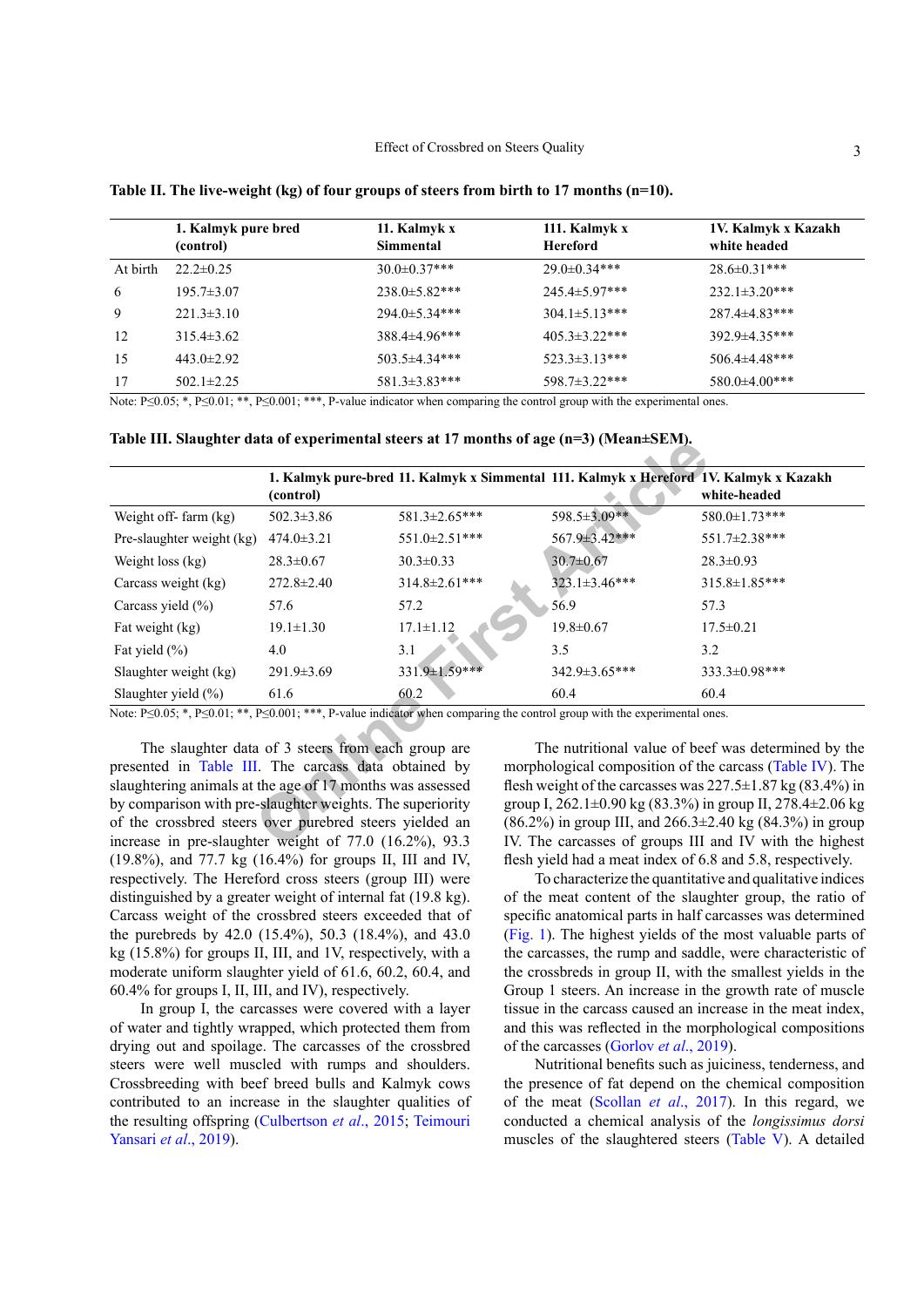study of the chemical composition of the *longissimus dorsi* muscle found no significant differences between the four groups of steers. However, the Simmental crosses were distinguished by the lower fat content of their muscle tissue compared to the pure-bred Kalmyk's and crossbred steers in groups III and IV. However, the differences in the energy value of the muscles analyzed was insignificant  $(P>0.05)$ .

To find the biological value of the beef obtained, we calculated the protein-quality indicator ([Table VI\)](#page-4-13). Thus, we revealed a comparatively high biological value of flesh from steers in all groups. The moisture retention capacity ranged from 63.75 to 64.12% due to intramuscular fat in the meat. The pH value of the beef samples in all studied groups was at the optimal level.

### **CONCLUSION**

surpassed their purebred counterparts in many respects, including growth, development, beef and slaughter qualities, as well as the biological value of the beef. Thus, our research work resulted in establishing a positive benefit crossing the Simmental, Hereford, and Kazakh white-headed bulls with Kalmyk females.

<span id="page-3-1"></span>

<span id="page-3-0"></span>

|  | Table IV. Morphological composition of experimental carcasses, (n=3) (Mean±SEM). |  |
|--|----------------------------------------------------------------------------------|--|
|  |                                                                                  |  |

| groups was at the optimal level. |                                                                            |                                                                                          | 14.9<br>Neck<br>14.0<br>11.5                                                                                                                                        |                                     |  |
|----------------------------------|----------------------------------------------------------------------------|------------------------------------------------------------------------------------------|---------------------------------------------------------------------------------------------------------------------------------------------------------------------|-------------------------------------|--|
|                                  | <b>CONCLUSION</b><br>In conclusion, we note that crossbreeding systems for |                                                                                          | $\equiv$ Kalmyk x Hereford $\equiv$ Kalmyk x Simmental<br>Kalmyk x Kazakh white-headed<br>Kalmyk purebred<br>Fig. 1. The ratio of individual constituent anatomical |                                     |  |
|                                  | beef cattle produces calves with higher productivity traits                |                                                                                          | parts in the carcasses of Kalmyk purebreds and Kalmyk<br>crossbred beef steers.                                                                                     |                                     |  |
|                                  | for beef production. The resulting young crossbred steers                  |                                                                                          |                                                                                                                                                                     |                                     |  |
|                                  |                                                                            | Table IV. Morphological composition of experimental carcasses, $(n=3)$ (Mean $\pm$ SEM). |                                                                                                                                                                     |                                     |  |
|                                  | (control)                                                                  | 1. Kalmyk pure-bred 11. Kalmyk x Simmental 111. Kalmyk x Hereford                        |                                                                                                                                                                     | 1V. Kalmyk x Kazakh<br>white-headed |  |
| Carcass weight (kg)              | $272.8 \pm 2.40$                                                           | 314.8±2.61***                                                                            | $323.1 \pm 3.46$ ***                                                                                                                                                | $315.8 \pm 1.85***$                 |  |
| Flesh weight (kg)                | $227.5 \pm 1.87$                                                           | $262.1 \pm 0.90$                                                                         | $278.4 \pm 2.06$                                                                                                                                                    | $266.3 \pm 2.40$                    |  |
| Flesh yield $(\% )$              | 83.4                                                                       | 83.3                                                                                     | 86.2                                                                                                                                                                | 84.3                                |  |
| Bone weight (kg)                 | $43.1 \pm 0.52$                                                            | 48.8±0.31***                                                                             | $41.2 \pm 1.47$                                                                                                                                                     | $45.8 \pm 1.53$                     |  |
| Bone yield $(\% )$               | 15.8                                                                       | 15.5                                                                                     | 12.8                                                                                                                                                                | 14.5                                |  |
| Tendon weight (kg)               | $2.3 \pm 0.13$                                                             | $3.9 \pm 0.15**$                                                                         | $3.5 \pm 0.12**$                                                                                                                                                    | $3.7 \pm 0.09**$                    |  |
| Tendon yield $(\% )$             | 0.8                                                                        | 1.2                                                                                      | 1.1                                                                                                                                                                 | 1.2                                 |  |
| Meat index $(\% )$               | 5.3                                                                        | 5.4                                                                                      | 6.8                                                                                                                                                                 | 5.8                                 |  |

Note: P≤0.05; \*, P≤0.01; \*\*, P≤0.001; \*\*\*, P-value indicator when comparing the control group with the experimental ones.

<span id="page-3-2"></span>

|  |  | Table V. Chemical composition of experimental longissimus dorsi muscle (Mean±SEM). |  |  |
|--|--|------------------------------------------------------------------------------------|--|--|
|--|--|------------------------------------------------------------------------------------|--|--|

|                                    | 1. Kalmyk pure-bred<br>(control) | 11. Kalmyk x<br>Simmental | 111. Kalmyk x<br><b>Hereford</b> | 1V. Kalmyk x Kazakh<br>white headed |
|------------------------------------|----------------------------------|---------------------------|----------------------------------|-------------------------------------|
| Moisture $(\% )$                   | $76.80 \pm 0.29$                 | $76.90 \pm 0.32$          | $76.70 \pm 0.28$                 | $76.50 \pm 0.25$                    |
| Dry matter $(\% )$                 | $23.20 \pm 0.11$                 | $23.10\pm0.15$            | $23.30\pm0.17$                   | $23.50\pm0.17$                      |
| Fat $(\%)$                         | $3.52 \pm 0.07$                  | $2.91 \pm 0.05**$         | $3.82 \pm 0.04*$                 | $3.72 \pm 0.05$                     |
| Protein $(\% )$                    | $19.38 \pm 0.12$                 | $19.98 \pm 0.09*$         | $19.30 \pm 0.10$                 | $19.58 \pm 0.7$                     |
| Ash $(\% )$                        | $0.30 \pm 0.01$                  | $0.21 \pm 0.02*$          | $0.18 \pm 0.01$ **               | $0.20 \pm 0.01$ **                  |
| Protein to fat ratio               | 1:0.18                           | 1:0.15                    | 1:0.20                           | 1:0.19                              |
| Energy value of 1 kg of flesh (MJ) | 4.74                             | 4.61                      | 4.84                             | 4.85                                |

Note: P≤0.05; \*, P≤0.01; \*\*, P≤0.001; \*\*\*, P-value indicator when comparing the control group with the experimental ones.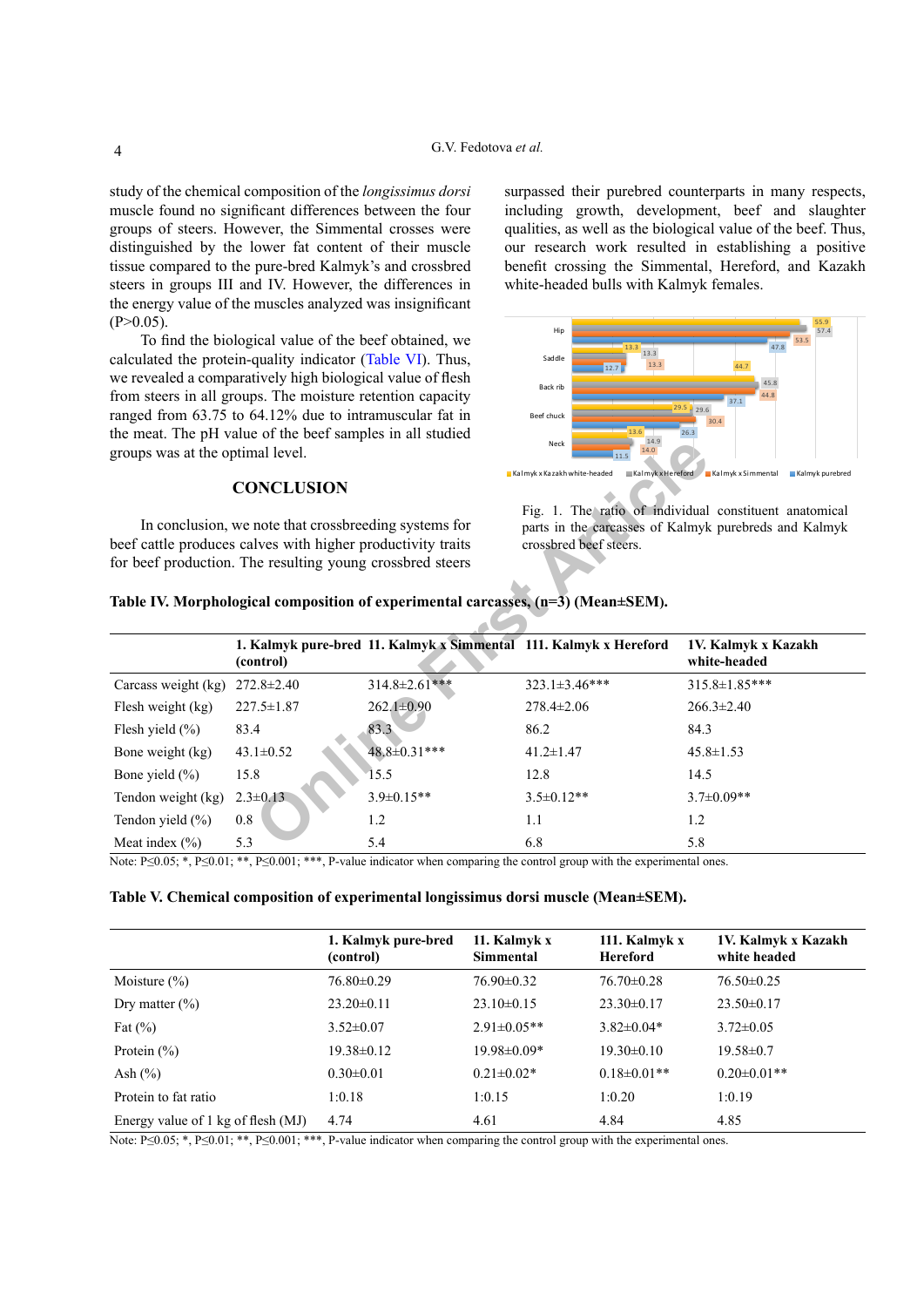|                                     | 1. Kalmyk pure- 11. Kalmyk x |                      | 111. Kalmyk x Hereford 1V. Kalmyk x Kazakh |                      |
|-------------------------------------|------------------------------|----------------------|--------------------------------------------|----------------------|
|                                     | bred (control)               | <b>Simmental</b>     |                                            | white-headed         |
| Tryptophan (mg)                     | $439.20 \pm 1.32$            | $428.20 \pm 1.25$ ** | $432.09 \pm 1.17$ *                        | $448.10 \pm 1.33$ ** |
| Oxyproline $(mg)$                   | $62.02 \pm 0.47$             | $61.60 \pm 0.38$     | $63.83 \pm 0.25$ *                         | $63.70 \pm 0.22$ *   |
| Protein-quality indicator           | 7.08                         | 6.95                 | 6.77                                       | 7.03                 |
| Water retention $(\% )$             | $63.75 \pm 0.15$             | $64.12 \pm 0.18$     | $64.01 \pm 0.16$                           | $63.89 \pm 0.17$     |
| Loss of weight after cooking $(\%)$ | $35.31 \pm 0.14$             | $35.05 \pm 0.17$     | $34.58 \pm 0.20*$                          | $35.81 \pm 0.16$     |
| pH                                  | 5.79                         | 5.90                 | 5.92                                       | 1.84                 |
| Culinary and processing index       | 1.81                         | 1.83                 | 1.85                                       | 1.82                 |

<span id="page-4-13"></span>Table VI. The biological value and culinary and processing properties of the beef from steers (Mean±SEM).

Note: P $\leq 0.05$ ; \*, P $\leq 0.01$ ; \*\*, P $\leq 0.001$ ; \*\*\*, P-value indicator when comparing the control group with the experimental ones.

## **ACKNOWLEDGEMENT**

This work was carried out under the grant of the Russian Science Foundation 21-16-00025, SSI NIIMMP. Grant sponsors were not directly involved in the development, analysis, or writing of this article.

#### Data availability statement

The data that support the findings of this study are available on request from the corresponding author.

### Statement of conflict of interest

The authors have declared no conflict of interest.

## **REFERENCES**

- <span id="page-4-6"></span>Burrow, H.M., 2001. Variances and covariances between productive and adaptive traits and temperament in a composite breed of tropical beef cattle. Livest. Prod. Sci., 70: 213-233. https://doi.org/10.1016/ S0301-6226(01)00178-6
- <span id="page-4-2"></span>Coleman, L.W., Hickson, R.E., Schreurs, N.M., Martin, N.P., Kenyon, P.R., Lopez-Villalobos, N. and Morris, S.T., 2016. Carcass characteristics and meat quality of Hereford sired steers born to beef-cross-dairy and Angus breeding cows. Meat Sci., 121: 403-408. https://doi.org/10.1016/j. meatsci.2016.07.011
- <span id="page-4-10"></span>Culbertson, M.M., Speidel, S.E. and Peel, R.K., 2015. Optimum measurement period for evaluating feed intake traits in beef cattle. J. Anim. Sci., 93: 2482-2487. https://doi.org/10.2527/jas.2014-8364
- <span id="page-4-0"></span>Gorlov, I.F., Fedotova, G.V., Slozhenkina, M.I. and Mosolova, N.I., 2020. The meat products supply of population in Russia. Growth Poles Glob. Econ. Emerg. Changes Fut. Perspect., 73: 311-318. https://doi.org/10.1007/978-3-030-15160-7 32
- <span id="page-4-11"></span>Gorlov, I.F., Slozhenkina, M.I., Randelin, A.V., Mosolov, A.A., Bolaev, B.K., Belyaev, A.I., Zlobina, E.Y. and

Mosolova, D.A., 2019. The relationship between different body types of Kalmyk steers and their raw meat production and quality. Iran. J. appl. Anim. Sci., 9: 217-223.

- <span id="page-4-4"></span>Liu, T., Wu, J.P., Lei, Z.M., Zhang, M., Gong, X.Y., Cheng, S.R., Liang, Y. and Wang, J.F., 2020. Fatty acid profile of muscles from crossbred Angus-Simmental, Wagyu-Simmental, and Chinese Simmental cattles. Fd. Sci. Anim. Res., 40: 563-577. https://doi.org/10.5851/kosfa.2020.e33
- <span id="page-4-7"></span>Lloyd, S.S., Valenzuela, J.L., Steele, E.J. and Dawkins, R.L., 2017. Genetics of Marbling in Wagyu revealed by the melting temperature of intramuscular and subcutaneous lipids. Int. J. Fd. Sci., 2017: 3948408. https://doi.org/10.1155/2017/3948408
- <span id="page-4-9"></span>Mcivor, J.G. and Monypenny, R., 1995. Evaluation of pasture management-systems for beef-production in the semiarid tropics - model development. Agric. Syst., 49: 45-67. https://doi.org/10.1016/0308-521X(94)00031-L
- <span id="page-4-1"></span>Narmaev, M.B., 1963. Kalmyk cattle and its improvement. Elista Kalmizdat, Russia.
- <span id="page-4-3"></span>Neves, N.F., Pedrini, C.A., Oliveira, E.R., Marques, O.F.C., Silva, J.T., Becker, R.A.S., Gouvea, W.S., Fernandes, A.R.M. and Gandra, J.R., 2021. Probiotics improve productive performance and carcass ultrasonographic quality of steers under grazing during dry-water transition season. Iran. J. appl. Anim. Sci., 11: 33-38.
- <span id="page-4-5"></span>Plascencia, A. and Zinn, R.A., 2021. Influence of method supplementation of yellow grease on growth performance, dietary energetics, carcass characteristics and nutrient digestion of feedlot steers. Iran. J. appl. Anim. Sci., 11: 39-46.
- <span id="page-4-8"></span>SAS Institute, 2012. SAS®/STAT Software, Release 9.2. SAS Institute, Inc., Cary, NC, USA.
- <span id="page-4-12"></span>Scollan, N.D., Price, E.M., Morgan, S.A., Huws, S.A. and Shingfield, K.J., 2017. Can we improve the nutritional quality of meat? Proc. Nutr. Soc., 76: 603-